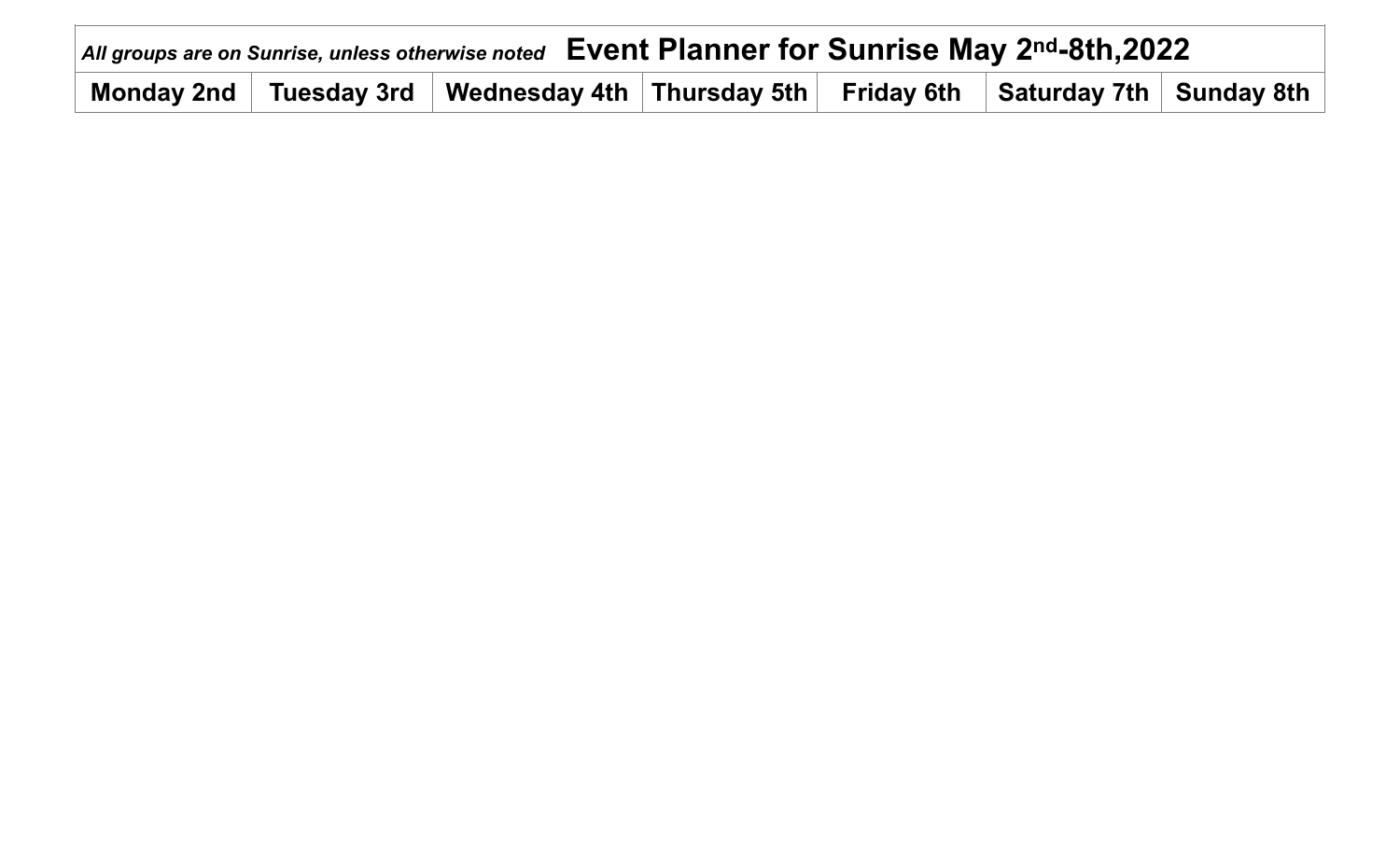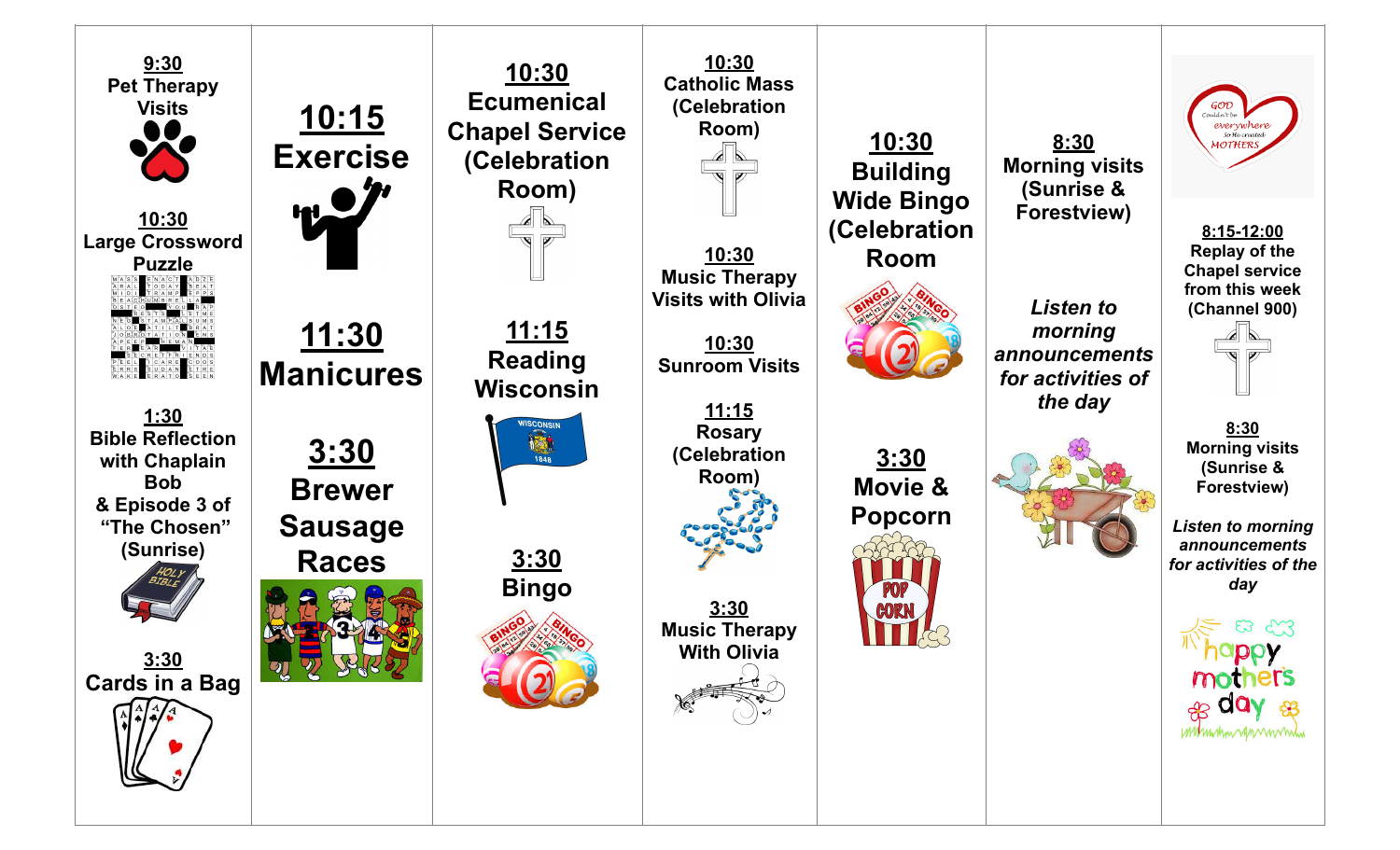| All groups are on Forestview, unless otherwise noted |                       |                      | <b>Event Planner for Forestview May2nd - May 8th</b> |                   |                     |                   |  |  |
|------------------------------------------------------|-----------------------|----------------------|------------------------------------------------------|-------------------|---------------------|-------------------|--|--|
| <b>Monday 2nd</b>                                    | Tuesday 3rdth $\vert$ | <b>Wednesday 4th</b> | Thursday 5th                                         | <b>Friday 6th</b> | <b>Saturday 7th</b> | <b>Sunday 8th</b> |  |  |